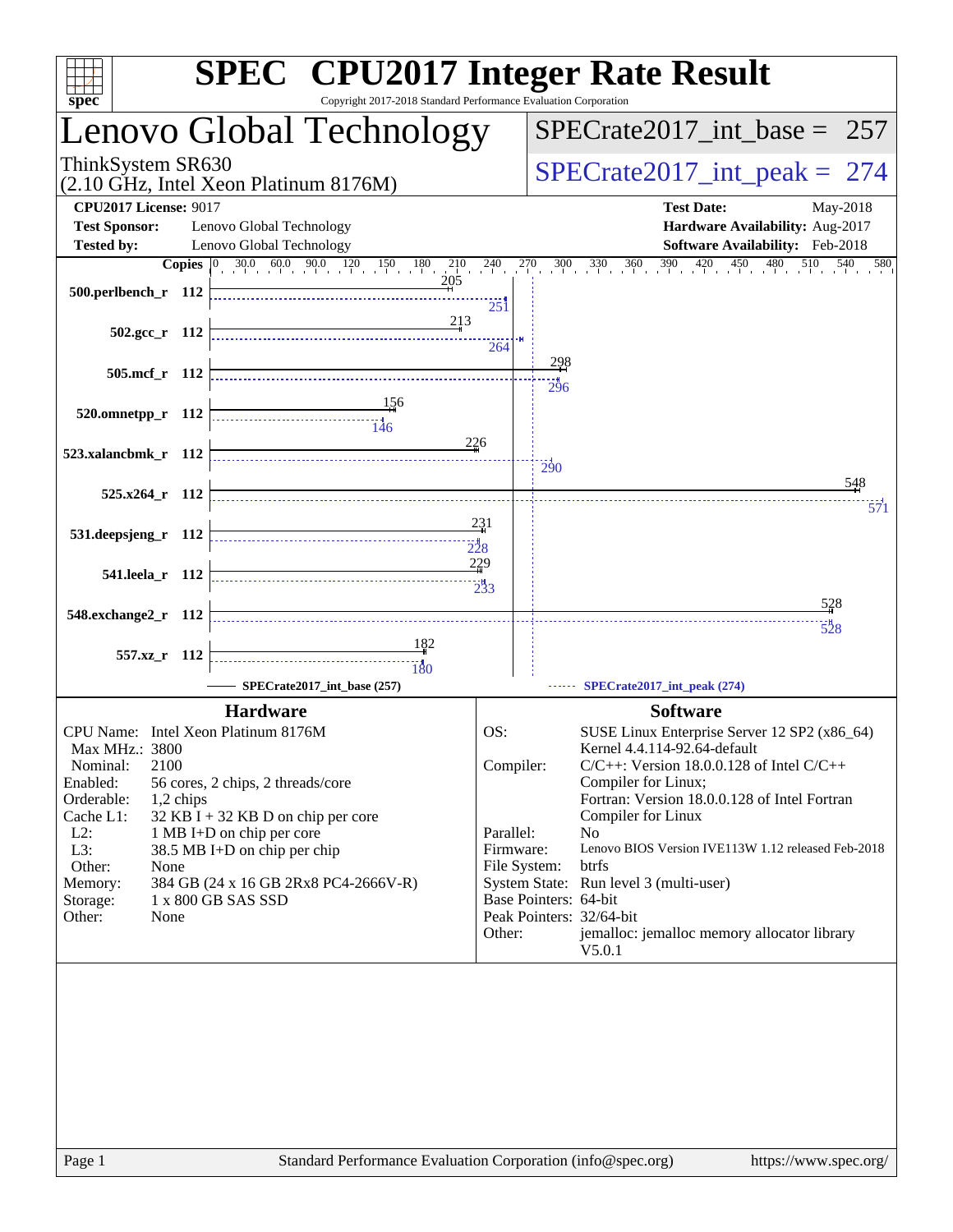

# Lenovo Global Technology

(2.10 GHz, Intel Xeon Platinum 8176M)

**[Test Sponsor:](http://www.spec.org/auto/cpu2017/Docs/result-fields.html#TestSponsor)** Lenovo Global Technology **[Hardware Availability:](http://www.spec.org/auto/cpu2017/Docs/result-fields.html#HardwareAvailability)** Aug-2017 **[Tested by:](http://www.spec.org/auto/cpu2017/Docs/result-fields.html#Testedby)** Lenovo Global Technology **[Software Availability:](http://www.spec.org/auto/cpu2017/Docs/result-fields.html#SoftwareAvailability)** Feb-2018

[SPECrate2017\\_int\\_base =](http://www.spec.org/auto/cpu2017/Docs/result-fields.html#SPECrate2017intbase) 257

# ThinkSystem SR630<br>  $\angle Q$  10 GHz, Intel Year Platinum 8176M

**[CPU2017 License:](http://www.spec.org/auto/cpu2017/Docs/result-fields.html#CPU2017License)** 9017 **[Test Date:](http://www.spec.org/auto/cpu2017/Docs/result-fields.html#TestDate)** May-2018

### **[Results Table](http://www.spec.org/auto/cpu2017/Docs/result-fields.html#ResultsTable)**

| <b>Base</b>                      |               |                |       |                |       |                |       | <b>Peak</b>   |                |              |                |              |                |              |
|----------------------------------|---------------|----------------|-------|----------------|-------|----------------|-------|---------------|----------------|--------------|----------------|--------------|----------------|--------------|
| <b>Benchmark</b>                 | <b>Copies</b> | <b>Seconds</b> | Ratio | <b>Seconds</b> | Ratio | <b>Seconds</b> | Ratio | <b>Copies</b> | <b>Seconds</b> | <b>Ratio</b> | <b>Seconds</b> | <b>Ratio</b> | <b>Seconds</b> | <b>Ratio</b> |
| $500.$ perlbench_r               | 112           | 869            | 205   | 868            | 205   | 884            | 202   | 112           | 711            | 251          | 712            | 250          | 709            | 251          |
| $502.\text{gcc}$ <sub>r</sub>    | 112           | 748            | 212   | 744            | 213   | 745            | 213   | 112           | 603            | 263          | 597            | 265          | 602            | 264          |
| $505$ .mcf r                     | 112           | 598            | 303   | 607            | 298   | 609            | 297   | 112           | 611            | 296          | 614            | 295          | 611            | <u>296</u>   |
| 520.omnetpp_r                    | 112           | 934            | 157   | 943            | 156   | 962            | 153   | 112           | 1004           | 146          | 1006           | 146          | 1001           | 147          |
| 523.xalancbmk r                  | 112           | 519            | 228   | 523            | 226   | 526            | 225   | 112           | 408            | 290          | 408            | 290          | 407            | 290          |
| 525.x264 r                       | 112           | 358            | 548   | 355            | 552   | 358            | 548   | 112           | 343            | 571          | 343            | 571          | 343            | 571          |
| 531.deepsjeng_r                  | 112           | 549            | 234   | 555            | 231   | 557            | 230   | 112           | 562            | 228          | 565            | 227          | 564            | 228          |
| 541.leela r                      | 112           | 816            | 227   | 805            | 230   | 808            | 229   | 112           | 796            | 233          | 795            | 233          | 805            | 230          |
| 548.exchange2_r                  | 112           | 555            | 529   | 556            | 528   | 558            | 526   | 112           | 558            | 526          | 556            | 528          | 556            | 528          |
| 557.xz                           | 112           | 660            | 183   | 664            | 182   | 667            | 181   | 112           | 673            | 180          | 671            | <b>180</b>   | 669            | 181          |
| $SPECrate2017$ int base =<br>257 |               |                |       |                |       |                |       |               |                |              |                |              |                |              |
| $CDFCsoft2017 int model =$       |               | 274            |       |                |       |                |       |               |                |              |                |              |                |              |

**[SPECrate2017\\_int\\_peak =](http://www.spec.org/auto/cpu2017/Docs/result-fields.html#SPECrate2017intpeak) 274** Results appear in the [order in which they were run](http://www.spec.org/auto/cpu2017/Docs/result-fields.html#RunOrder). Bold underlined text [indicates a median measurement](http://www.spec.org/auto/cpu2017/Docs/result-fields.html#Median).

#### **[Submit Notes](http://www.spec.org/auto/cpu2017/Docs/result-fields.html#SubmitNotes)**

 The numactl mechanism was used to bind copies to processors. The config file option 'submit' was used to generate numactl commands to bind each copy to a specific processor. For details, please see the config file.

## **[Operating System Notes](http://www.spec.org/auto/cpu2017/Docs/result-fields.html#OperatingSystemNotes)**

Stack size set to unlimited using "ulimit -s unlimited"

### **[General Notes](http://www.spec.org/auto/cpu2017/Docs/result-fields.html#GeneralNotes)**

Environment variables set by runcpu before the start of the run: LD\_LIBRARY\_PATH = "/home/cpu2017.1.0.2.ic18.0/lib/ia32:/home/cpu2017.1.0.2.ic18.0/lib/intel64" LD\_LIBRARY\_PATH = "\$LD\_LIBRARY\_PATH:/home/cpu2017.1.0.2.ic18.0/je5.0.1-32:/home/cpu2017.1.0.2.ic18.0/je5.0.1-64" Binaries compiled on a system with 1x Intel Core i7-4790 CPU + 32GB RAM memory using Redhat Enterprise Linux 7.4 Transparent Huge Pages enabled by default Prior to runcpu invocation Filesystem page cache synced and cleared with: sync; echo 3> /proc/sys/vm/drop\_caches runcpu command invoked through numactl i.e.: numactl --interleave=all runcpu <etc> jemalloc: configured and built at default for 32bit (i686) and 64bit (x86\_64) targets; jemalloc: built with the RedHat Enterprise 7.4, and the system compiler gcc 4.8.5; jemalloc: sources available from jemalloc.net or

**(Continued on next page)**

| Page 2 | Standard Performance Evaluation Corporation (info@spec.org) | https://www.spec.org/ |
|--------|-------------------------------------------------------------|-----------------------|
|        |                                                             |                       |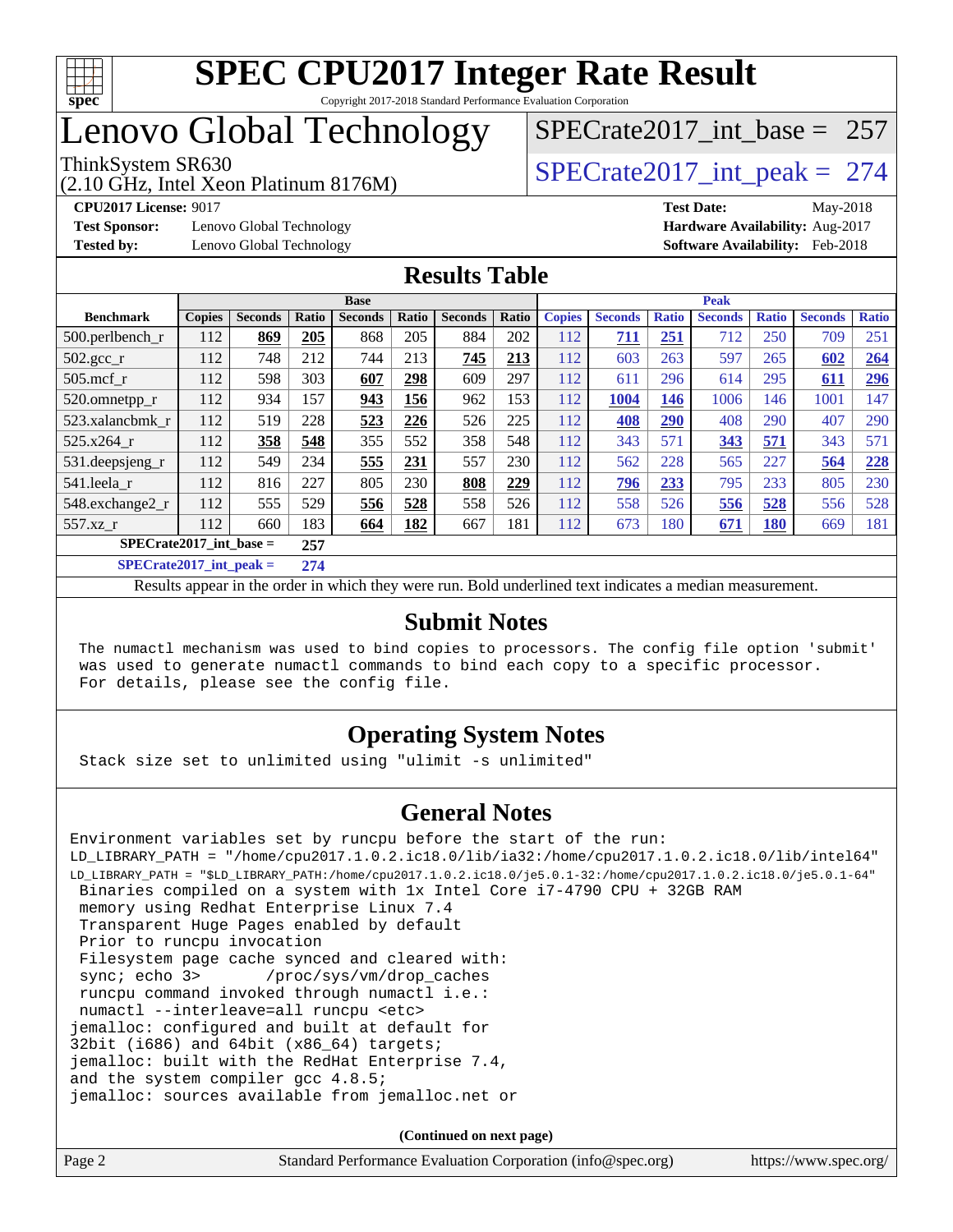

# Lenovo Global Technology

ThinkSystem SR630<br>  $\angle Q$  10 GHz, Intel Year Platinum 8176M [SPECrate2017\\_int\\_base =](http://www.spec.org/auto/cpu2017/Docs/result-fields.html#SPECrate2017intbase) 257

(2.10 GHz, Intel Xeon Platinum 8176M)

**[Test Sponsor:](http://www.spec.org/auto/cpu2017/Docs/result-fields.html#TestSponsor)** Lenovo Global Technology **[Hardware Availability:](http://www.spec.org/auto/cpu2017/Docs/result-fields.html#HardwareAvailability)** Aug-2017 **[Tested by:](http://www.spec.org/auto/cpu2017/Docs/result-fields.html#Testedby)** Lenovo Global Technology **[Software Availability:](http://www.spec.org/auto/cpu2017/Docs/result-fields.html#SoftwareAvailability)** Feb-2018

**[CPU2017 License:](http://www.spec.org/auto/cpu2017/Docs/result-fields.html#CPU2017License)** 9017 **[Test Date:](http://www.spec.org/auto/cpu2017/Docs/result-fields.html#TestDate)** May-2018

### **[General Notes \(Continued\)](http://www.spec.org/auto/cpu2017/Docs/result-fields.html#GeneralNotes)**

<https://github.com/jemalloc/jemalloc/releases> Yes: The test sponsor attests, as of date of publication, that CVE-2017-5754 (Meltdown) is mitigated in the system as tested and documented. Yes: The test sponsor attests, as of date of publication, that CVE-2017-5753 (Spectre variant 1) is mitigated in the system as tested and documented. Yes: The test sponsor attests, as of date of publication, that CVE-2017-5715 (Spectre variant 2) is mitigated in the system as tested and documented.

## **[Platform Notes](http://www.spec.org/auto/cpu2017/Docs/result-fields.html#PlatformNotes)**

Page 3 Standard Performance Evaluation Corporation [\(info@spec.org\)](mailto:info@spec.org) <https://www.spec.org/> BIOS configuration: Choose Operating Mode set to Maximum Performance SNC set to Enable UPI Prefetcher set to Disable MONITORMWAIT set to Enable Execute Disable Bit set to Disable Trusted Execution Technology set to Enable Stale AtoS set to Enable LLC dead line alloc set to Disable Sysinfo program /home/cpu2017.1.0.2.ic18.0/bin/sysinfo Rev: r5797 of 2017-06-14 96c45e4568ad54c135fd618bcc091c0f running on Cable-SPECcpu2017-SUSE12SP2 Thu May 24 18:25:20 2018 SUT (System Under Test) info as seen by some common utilities. For more information on this section, see <https://www.spec.org/cpu2017/Docs/config.html#sysinfo> From /proc/cpuinfo model name : Intel(R) Xeon(R) Platinum 8176M CPU @ 2.10GHz 2 "physical id"s (chips) 112 "processors" cores, siblings (Caution: counting these is hw and system dependent. The following excerpts from /proc/cpuinfo might not be reliable. Use with caution.) cpu cores : 28 siblings : 56 physical 0: cores 0 1 2 3 4 5 6 8 9 10 11 12 13 14 16 17 18 19 20 21 22 24 25 26 27 28 29 30 physical 1: cores 0 1 2 3 4 5 6 8 9 10 11 12 13 14 16 17 18 19 20 21 22 24 25 26 27 28 29 30 From lscpu: Architecture: x86\_64 CPU op-mode(s): 32-bit, 64-bit Byte Order: Little Endian CPU(s): 112 On-line CPU(s) list: 0-111 **(Continued on next page)**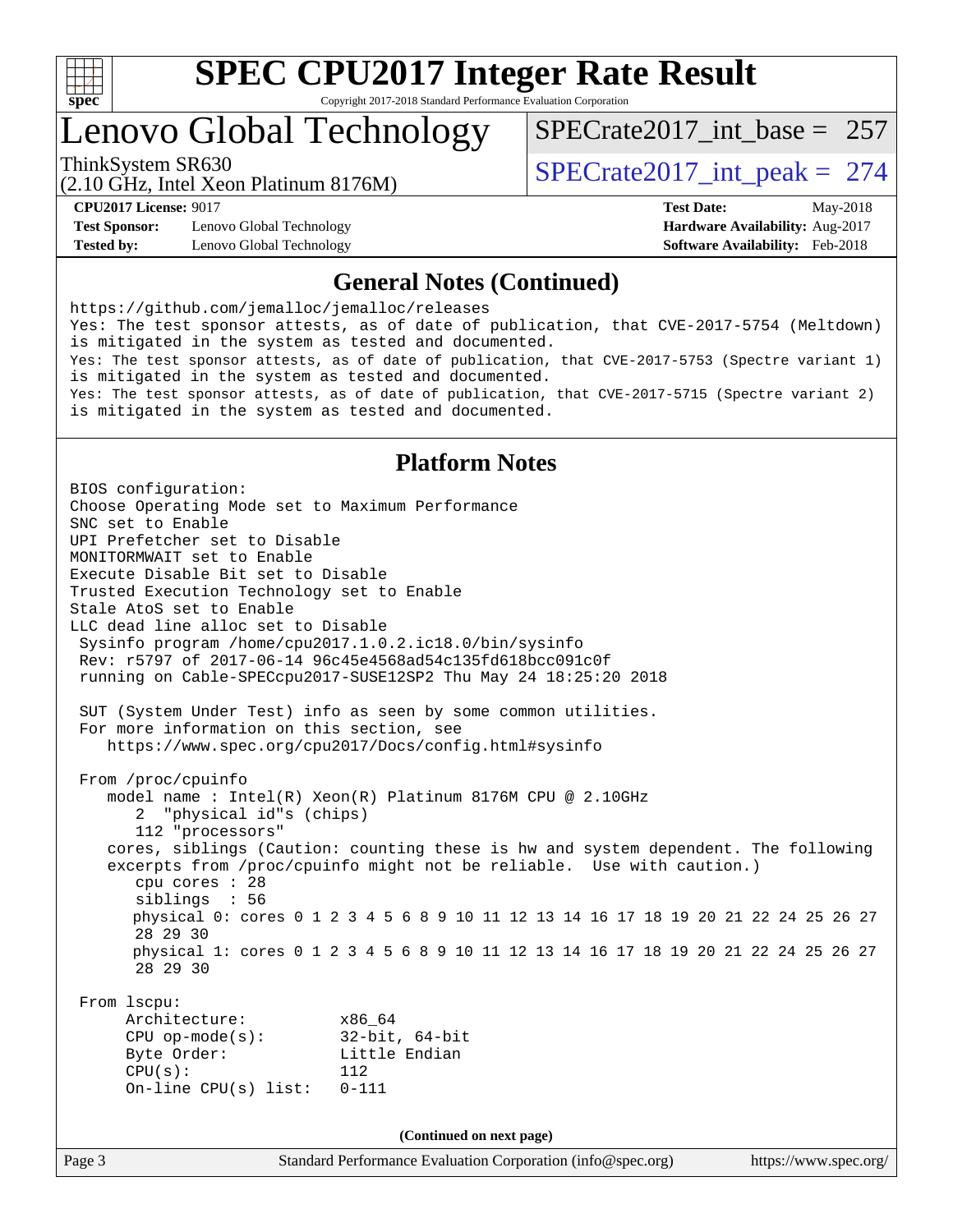

Lenovo Global Technology

ThinkSystem SR630<br>  $(2.10 \text{ GHz})$  Intel Xeon Platinum 8176M) [SPECrate2017\\_int\\_peak =](http://www.spec.org/auto/cpu2017/Docs/result-fields.html#SPECrate2017intpeak) 274 [SPECrate2017\\_int\\_base =](http://www.spec.org/auto/cpu2017/Docs/result-fields.html#SPECrate2017intbase) 257

(2.10 GHz, Intel Xeon Platinum 8176M)

**[Test Sponsor:](http://www.spec.org/auto/cpu2017/Docs/result-fields.html#TestSponsor)** Lenovo Global Technology **[Hardware Availability:](http://www.spec.org/auto/cpu2017/Docs/result-fields.html#HardwareAvailability)** Aug-2017 **[Tested by:](http://www.spec.org/auto/cpu2017/Docs/result-fields.html#Testedby)** Lenovo Global Technology **[Software Availability:](http://www.spec.org/auto/cpu2017/Docs/result-fields.html#SoftwareAvailability)** Feb-2018

**[CPU2017 License:](http://www.spec.org/auto/cpu2017/Docs/result-fields.html#CPU2017License)** 9017 **[Test Date:](http://www.spec.org/auto/cpu2017/Docs/result-fields.html#TestDate)** May-2018

#### **[Platform Notes \(Continued\)](http://www.spec.org/auto/cpu2017/Docs/result-fields.html#PlatformNotes)**

| Thread(s) per core:                            | 2                                                                                       |
|------------------------------------------------|-----------------------------------------------------------------------------------------|
| Core(s) per socket:                            | 28                                                                                      |
| Socket(s):                                     | 2                                                                                       |
| NUMA $node(s):$                                | 4                                                                                       |
| Vendor ID:                                     | GenuineIntel                                                                            |
| CPU family:                                    | 6                                                                                       |
| Model:                                         | 85                                                                                      |
| Model name:                                    | $Intel(R) Xeon(R) Platinum 8176M CPU @ 2.10GHz$                                         |
| Stepping:                                      | 4                                                                                       |
| CPU MHz:                                       | 2095.061                                                                                |
| BogoMIPS:                                      | 4190.12                                                                                 |
| Virtualization:                                | $VT - x$                                                                                |
| L1d cache:<br>Lli cache:                       | 32K<br>32K                                                                              |
| L2 cache:                                      | 1024K                                                                                   |
| L3 cache:                                      | 39424K                                                                                  |
| NUMA $node0$ $CPU(s)$ :                        | $0-3$ , $7-9$ , $14-17$ , $21-23$ , $56-59$ , $63-65$ , $70-73$ , $77-79$               |
| NUMA nodel $CPU(s):$                           | $4-6, 10-13, 18-20, 24-27, 60-62, 66-69, 74-76, 80-83$                                  |
| NUMA $node2$ $CPU(s)$ :                        | 28-31, 35-37, 42-45, 49-51, 84-87, 91-93, 98-101, 105-107                               |
| NUMA node3 CPU(s):                             | 32-34, 38-41, 46-48, 52-55, 88-90, 94-97, 102-104, 108-111                              |
| Flaqs:                                         | fpu vme de pse tsc msr pae mce cx8 apic sep mtrr pge mca cmov                           |
|                                                | pat pse36 clflush dts acpi mmx fxsr sse sse2 ss ht tm pbe syscall nx pdpelgb rdtscp     |
|                                                | lm constant_tsc art arch_perfmon pebs bts rep_good nopl xtopology nonstop_tsc           |
|                                                | aperfmperf eagerfpu pni pclmulqdq dtes64 monitor ds_cpl vmx smx est tm2 ssse3 sdbg      |
|                                                | fma cx16 xtpr pdcm pcid dca sse4_1 sse4_2 x2apic movbe popcnt tsc_deadline_timer aes    |
|                                                | xsave avx f16c rdrand lahf_lm abm 3dnowprefetch ida arat epb invpcid_single pln pts     |
|                                                | dtherm intel_pt rsb_ctxsw spec_ctrl retpoline kaiser tpr_shadow vnmi flexpriority       |
|                                                | ept vpid fsgsbase tsc_adjust bmil hle avx2 smep bmi2 erms invpcid rtm cqm mpx           |
|                                                | avx512f avx512dq rdseed adx smap clflushopt clwb avx512cd avx512bw avx512vl xsaveopt    |
| xsavec xgetbvl cqm_llc cqm_occup_llc           |                                                                                         |
|                                                |                                                                                         |
| /proc/cpuinfo cache data                       |                                                                                         |
| cache size : 39424 KB                          |                                                                                         |
|                                                |                                                                                         |
|                                                | From numactl --hardware WARNING: a numactl 'node' might or might not correspond to a    |
| physical chip.                                 |                                                                                         |
| $available: 4 nodes (0-3)$                     |                                                                                         |
|                                                | node 0 cpus: 0 1 2 3 7 8 9 14 15 16 17 21 22 23 56 57 58 59 63 64 65 70 71 72 73 77 78  |
| 79                                             |                                                                                         |
| node 0 size: 96355 MB                          |                                                                                         |
| node 0 free: 95965 MB                          |                                                                                         |
|                                                | node 1 cpus: 4 5 6 10 11 12 13 18 19 20 24 25 26 27 60 61 62 66 67 68 69 74 75 76 80 81 |
| 82 83                                          |                                                                                         |
| node 1 size: 96753 MB<br>node 1 free: 96512 MB |                                                                                         |
|                                                | node 2 cpus: 28 29 30 31 35 36 37 42 43 44 45 49 50 51 84 85 86 87 91 92 93 98 99 100   |
| 101 105 106 107                                |                                                                                         |
|                                                |                                                                                         |
|                                                | (Continued on next page)                                                                |
|                                                |                                                                                         |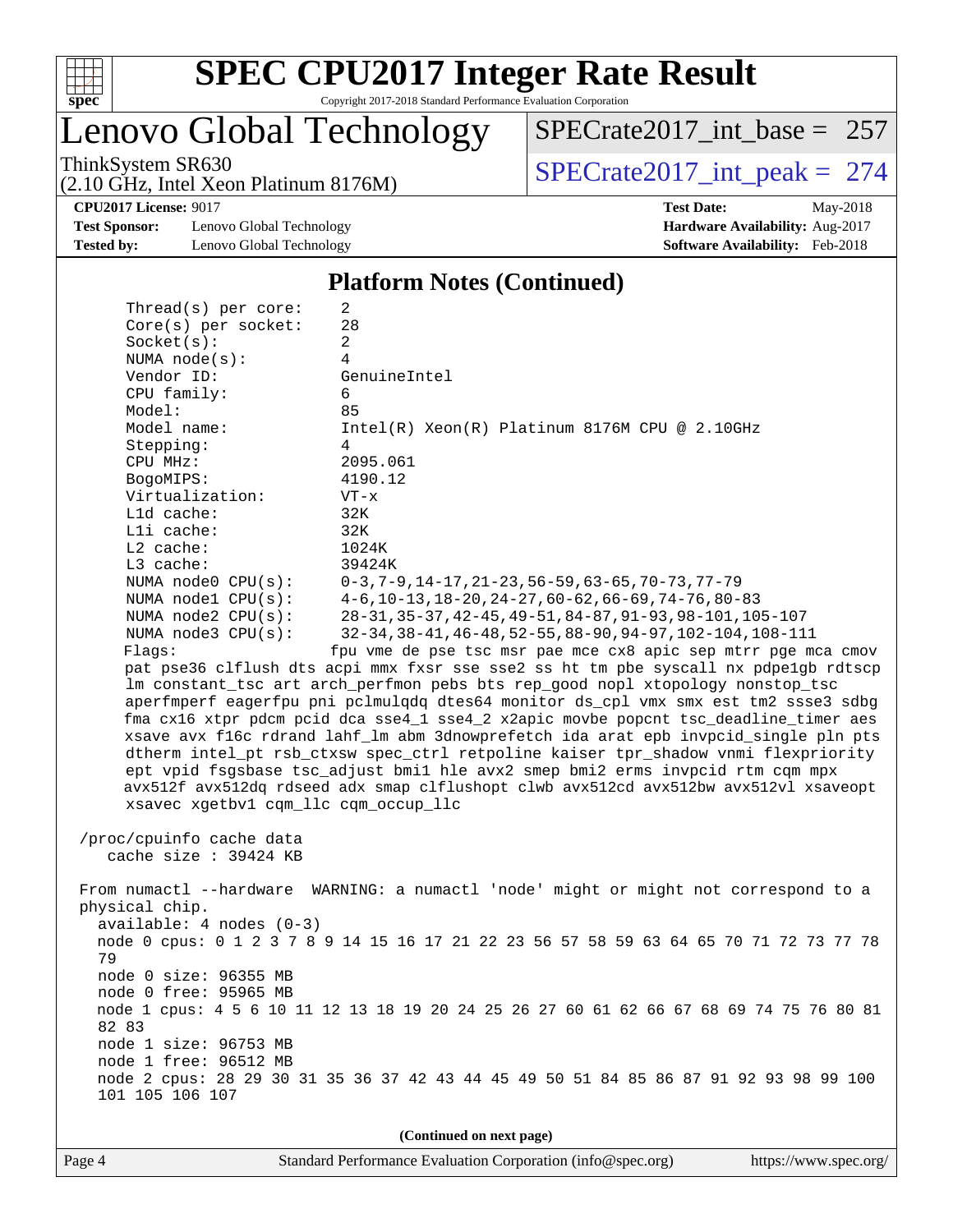

# Lenovo Global Technology

(2.10 GHz, Intel Xeon Platinum 8176M)

ThinkSystem SR630<br>  $\angle Q$  10 GHz, Intel Year Platinum 8176M  $SPECrate2017\_int\_base = 257$ 

**[Test Sponsor:](http://www.spec.org/auto/cpu2017/Docs/result-fields.html#TestSponsor)** Lenovo Global Technology **[Hardware Availability:](http://www.spec.org/auto/cpu2017/Docs/result-fields.html#HardwareAvailability)** Aug-2017 **[Tested by:](http://www.spec.org/auto/cpu2017/Docs/result-fields.html#Testedby)** Lenovo Global Technology **[Software Availability:](http://www.spec.org/auto/cpu2017/Docs/result-fields.html#SoftwareAvailability)** Feb-2018

**[CPU2017 License:](http://www.spec.org/auto/cpu2017/Docs/result-fields.html#CPU2017License)** 9017 **[Test Date:](http://www.spec.org/auto/cpu2017/Docs/result-fields.html#TestDate)** May-2018

#### **[Platform Notes \(Continued\)](http://www.spec.org/auto/cpu2017/Docs/result-fields.html#PlatformNotes)**

 node 2 size: 96753 MB node 2 free: 96507 MB node 3 cpus: 32 33 34 38 39 40 41 46 47 48 52 53 54 55 88 89 90 94 95 96 97 102 103 104 108 109 110 111 node 3 size: 96750 MB node 3 free: 96441 MB node distances: node 0 1 2 3 0: 10 11 21 21 1: 11 10 21 21 2: 21 21 10 11 3: 21 21 11 10 From /proc/meminfo MemTotal: 395891728 kB HugePages\_Total: 0 Hugepagesize: 2048 kB From /etc/\*release\* /etc/\*version\* SuSE-release: SUSE Linux Enterprise Server 12 (x86\_64) VERSION = 12 PATCHLEVEL = 2 # This file is deprecated and will be removed in a future service pack or release. # Please check /etc/os-release for details about this release. os-release: NAME="SLES" VERSION="12-SP2" VERSION\_ID="12.2" PRETTY\_NAME="SUSE Linux Enterprise Server 12 SP2" ID="sles" ANSI\_COLOR="0;32" CPE\_NAME="cpe:/o:suse:sles:12:sp2" uname -a: Linux Cable-SPECcpu2017-SUSE12SP2 4.4.114-92.64-default #1 SMP Thu Feb 1 19:18:19 UTC 2018 (c6ce5db) x86\_64 x86\_64 x86\_64 GNU/Linux run-level 3 May 24 18:22 SPEC is set to: /home/cpu2017.1.0.2.ic18.0 Filesystem Type Size Used Avail Use% Mounted on /dev/sdb2 btrfs 744G 218G 525G 30% /home Additional information from dmidecode follows. WARNING: Use caution when you interpret this section. The 'dmidecode' program reads system data which is "intended to allow hardware to be accurately determined", but the intent may not be met, as there are **(Continued on next page)**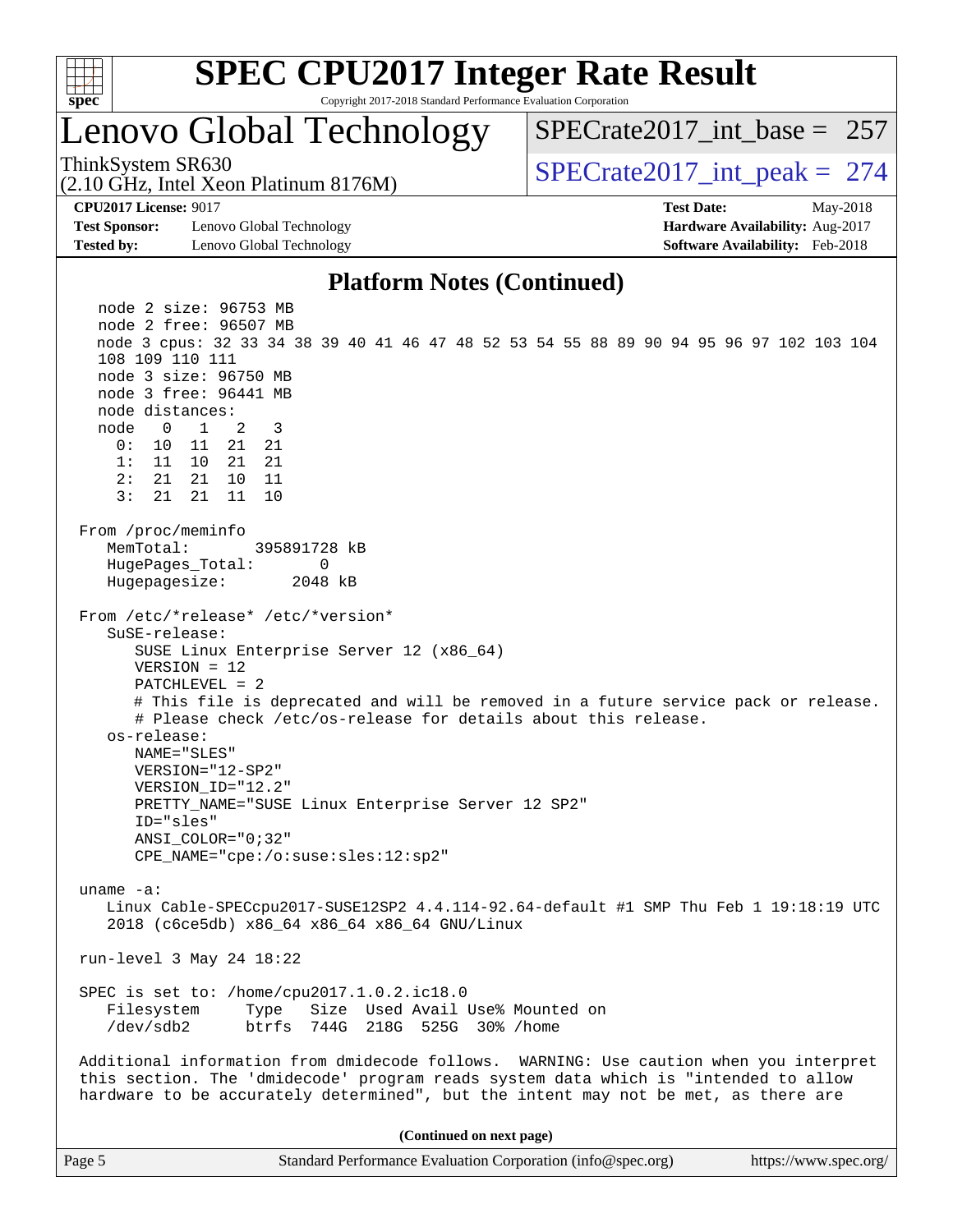

# **[SPEC CPU2017 Integer Rate Result](http://www.spec.org/auto/cpu2017/Docs/result-fields.html#SPECCPU2017IntegerRateResult)**

Copyright 2017-2018 Standard Performance Evaluation Corporation

# Lenovo Global Technology

[SPECrate2017\\_int\\_base =](http://www.spec.org/auto/cpu2017/Docs/result-fields.html#SPECrate2017intbase) 257

(2.10 GHz, Intel Xeon Platinum 8176M)

ThinkSystem SR630<br>(2.10 GHz, Intel Xeon Platinum 8176M)  $SPECrate2017\_int\_peak = 274$ 

**[Test Sponsor:](http://www.spec.org/auto/cpu2017/Docs/result-fields.html#TestSponsor)** Lenovo Global Technology **[Hardware Availability:](http://www.spec.org/auto/cpu2017/Docs/result-fields.html#HardwareAvailability)** Aug-2017 [Tested by:](http://www.spec.org/auto/cpu2017/Docs/result-fields.html#Testedby) Lenovo Global Technology **[Software Availability:](http://www.spec.org/auto/cpu2017/Docs/result-fields.html#SoftwareAvailability)** Feb-2018

**[CPU2017 License:](http://www.spec.org/auto/cpu2017/Docs/result-fields.html#CPU2017License)** 9017 **[Test Date:](http://www.spec.org/auto/cpu2017/Docs/result-fields.html#TestDate)** May-2018

#### **[Platform Notes \(Continued\)](http://www.spec.org/auto/cpu2017/Docs/result-fields.html#PlatformNotes)**

 frequent changes to hardware, firmware, and the "DMTF SMBIOS" standard. BIOS Lenovo -[IVE113W-1.12]- 02/06/2018 Memory: 24x Samsung M393A2K43BB1-CTD 16 GB 2 rank 2666

(End of data from sysinfo program)

#### **[Compiler Version Notes](http://www.spec.org/auto/cpu2017/Docs/result-fields.html#CompilerVersionNotes)**

| 500.perlbench_r(base) 502.gcc_r(base) 505.mcf_r(base, peak)<br>CC<br>$525.x264_r(base, peak) 557.xz_r(base, peak)$ |
|--------------------------------------------------------------------------------------------------------------------|
| icc (ICC) 18.0.0 20170811<br>Copyright (C) 1985-2017 Intel Corporation. All rights reserved.                       |
|                                                                                                                    |
| 500.perlbench_r(peak) 502.gcc_r(peak)<br>CC.                                                                       |
| icc (ICC) 18.0.0 20170811<br>Copyright (C) 1985-2017 Intel Corporation. All rights reserved.                       |
| CXXC 520.omnetpp_r(base) 523.xalancbmk_r(base) 531.deepsjeng_r(base)<br>$541.$ leela $r(base)$                     |
| icpc (ICC) 18.0.0 20170811<br>Copyright (C) 1985-2017 Intel Corporation. All rights reserved.                      |
| CXXC 520.omnetpp_r(peak) 523.xalancbmk_r(peak) 531.deepsjeng_r(peak)<br>$541.$ leela_r(peak)                       |
| icpc (ICC) 18.0.0 20170811<br>Copyright (C) 1985-2017 Intel Corporation. All rights reserved.                      |
| 548.exchange2_r(base, peak)<br>FC.                                                                                 |
| ifort (IFORT) 18.0.0 20170811<br>Copyright (C) 1985-2017 Intel Corporation. All rights reserved.                   |
|                                                                                                                    |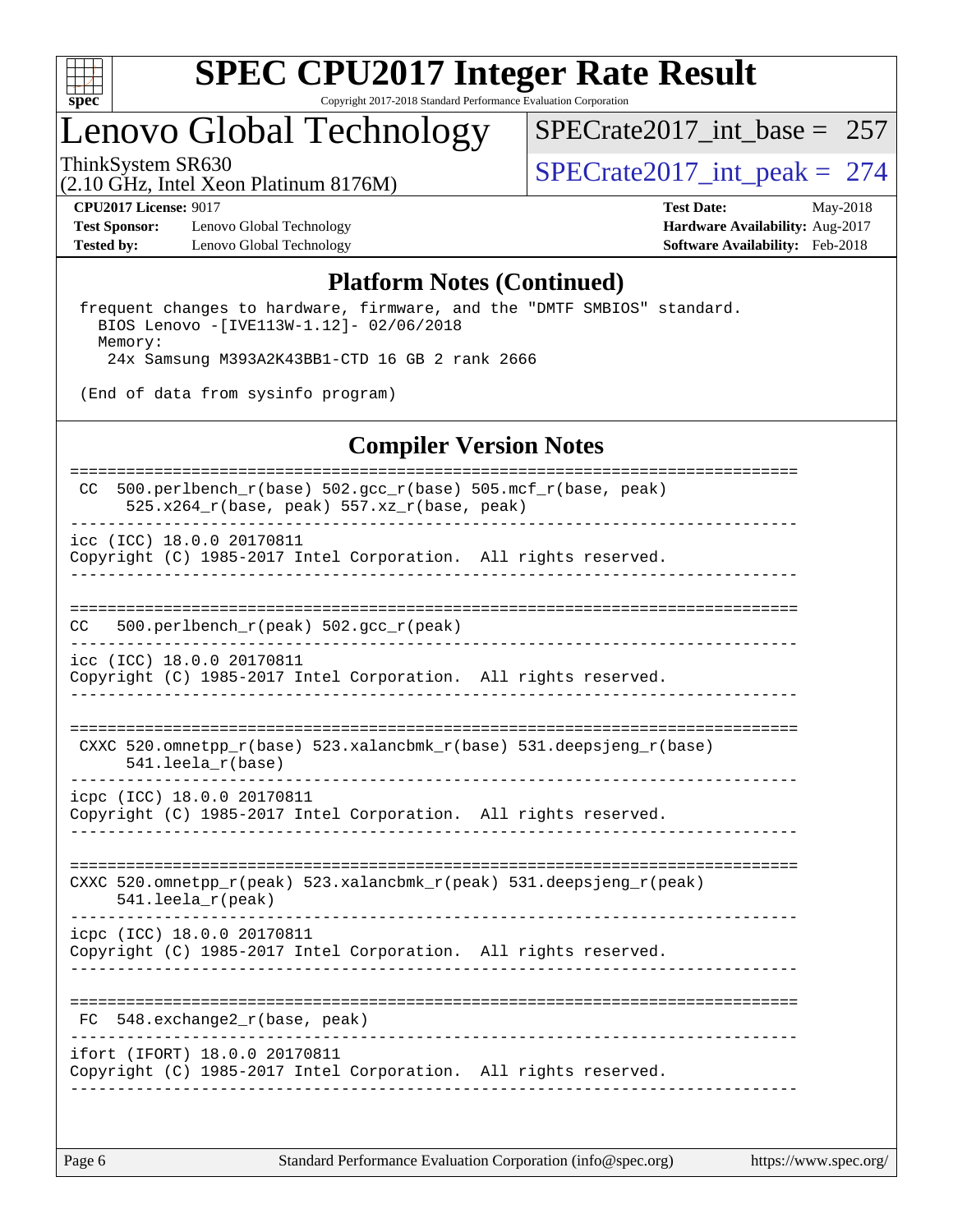

# Lenovo Global Technology

[SPECrate2017\\_int\\_base =](http://www.spec.org/auto/cpu2017/Docs/result-fields.html#SPECrate2017intbase) 257

(2.10 GHz, Intel Xeon Platinum 8176M)

ThinkSystem SR630<br>  $\binom{210 \text{ CH}_7 \text{ Intel Year Definition 8176M}}{SPECrate2017\_int\_peak} = 274$ 

**[Test Sponsor:](http://www.spec.org/auto/cpu2017/Docs/result-fields.html#TestSponsor)** Lenovo Global Technology **[Hardware Availability:](http://www.spec.org/auto/cpu2017/Docs/result-fields.html#HardwareAvailability)** Aug-2017 **[Tested by:](http://www.spec.org/auto/cpu2017/Docs/result-fields.html#Testedby)** Lenovo Global Technology **[Software Availability:](http://www.spec.org/auto/cpu2017/Docs/result-fields.html#SoftwareAvailability)** Feb-2018

**[CPU2017 License:](http://www.spec.org/auto/cpu2017/Docs/result-fields.html#CPU2017License)** 9017 **[Test Date:](http://www.spec.org/auto/cpu2017/Docs/result-fields.html#TestDate)** May-2018

# **[Base Compiler Invocation](http://www.spec.org/auto/cpu2017/Docs/result-fields.html#BaseCompilerInvocation)**

[C benchmarks:](http://www.spec.org/auto/cpu2017/Docs/result-fields.html#Cbenchmarks)

[icc](http://www.spec.org/cpu2017/results/res2018q2/cpu2017-20180528-06042.flags.html#user_CCbase_intel_icc_18.0_66fc1ee009f7361af1fbd72ca7dcefbb700085f36577c54f309893dd4ec40d12360134090235512931783d35fd58c0460139e722d5067c5574d8eaf2b3e37e92)

[C++ benchmarks:](http://www.spec.org/auto/cpu2017/Docs/result-fields.html#CXXbenchmarks) [icpc](http://www.spec.org/cpu2017/results/res2018q2/cpu2017-20180528-06042.flags.html#user_CXXbase_intel_icpc_18.0_c510b6838c7f56d33e37e94d029a35b4a7bccf4766a728ee175e80a419847e808290a9b78be685c44ab727ea267ec2f070ec5dc83b407c0218cded6866a35d07)

[Fortran benchmarks](http://www.spec.org/auto/cpu2017/Docs/result-fields.html#Fortranbenchmarks): [ifort](http://www.spec.org/cpu2017/results/res2018q2/cpu2017-20180528-06042.flags.html#user_FCbase_intel_ifort_18.0_8111460550e3ca792625aed983ce982f94888b8b503583aa7ba2b8303487b4d8a21a13e7191a45c5fd58ff318f48f9492884d4413fa793fd88dd292cad7027ca)

**[Base Portability Flags](http://www.spec.org/auto/cpu2017/Docs/result-fields.html#BasePortabilityFlags)**

 500.perlbench\_r: [-DSPEC\\_LP64](http://www.spec.org/cpu2017/results/res2018q2/cpu2017-20180528-06042.flags.html#b500.perlbench_r_basePORTABILITY_DSPEC_LP64) [-DSPEC\\_LINUX\\_X64](http://www.spec.org/cpu2017/results/res2018q2/cpu2017-20180528-06042.flags.html#b500.perlbench_r_baseCPORTABILITY_DSPEC_LINUX_X64) 502.gcc\_r: [-DSPEC\\_LP64](http://www.spec.org/cpu2017/results/res2018q2/cpu2017-20180528-06042.flags.html#suite_basePORTABILITY502_gcc_r_DSPEC_LP64) 505.mcf\_r: [-DSPEC\\_LP64](http://www.spec.org/cpu2017/results/res2018q2/cpu2017-20180528-06042.flags.html#suite_basePORTABILITY505_mcf_r_DSPEC_LP64) 520.omnetpp\_r: [-DSPEC\\_LP64](http://www.spec.org/cpu2017/results/res2018q2/cpu2017-20180528-06042.flags.html#suite_basePORTABILITY520_omnetpp_r_DSPEC_LP64) 523.xalancbmk\_r: [-DSPEC\\_LP64](http://www.spec.org/cpu2017/results/res2018q2/cpu2017-20180528-06042.flags.html#suite_basePORTABILITY523_xalancbmk_r_DSPEC_LP64) [-DSPEC\\_LINUX](http://www.spec.org/cpu2017/results/res2018q2/cpu2017-20180528-06042.flags.html#b523.xalancbmk_r_baseCXXPORTABILITY_DSPEC_LINUX) 525.x264\_r: [-DSPEC\\_LP64](http://www.spec.org/cpu2017/results/res2018q2/cpu2017-20180528-06042.flags.html#suite_basePORTABILITY525_x264_r_DSPEC_LP64) 531.deepsjeng\_r: [-DSPEC\\_LP64](http://www.spec.org/cpu2017/results/res2018q2/cpu2017-20180528-06042.flags.html#suite_basePORTABILITY531_deepsjeng_r_DSPEC_LP64) 541.leela\_r: [-DSPEC\\_LP64](http://www.spec.org/cpu2017/results/res2018q2/cpu2017-20180528-06042.flags.html#suite_basePORTABILITY541_leela_r_DSPEC_LP64) 548.exchange2\_r: [-DSPEC\\_LP64](http://www.spec.org/cpu2017/results/res2018q2/cpu2017-20180528-06042.flags.html#suite_basePORTABILITY548_exchange2_r_DSPEC_LP64) 557.xz\_r: [-DSPEC\\_LP64](http://www.spec.org/cpu2017/results/res2018q2/cpu2017-20180528-06042.flags.html#suite_basePORTABILITY557_xz_r_DSPEC_LP64)

# **[Base Optimization Flags](http://www.spec.org/auto/cpu2017/Docs/result-fields.html#BaseOptimizationFlags)**

#### [C benchmarks](http://www.spec.org/auto/cpu2017/Docs/result-fields.html#Cbenchmarks):

[-Wl,-z,muldefs](http://www.spec.org/cpu2017/results/res2018q2/cpu2017-20180528-06042.flags.html#user_CCbase_link_force_multiple1_b4cbdb97b34bdee9ceefcfe54f4c8ea74255f0b02a4b23e853cdb0e18eb4525ac79b5a88067c842dd0ee6996c24547a27a4b99331201badda8798ef8a743f577) [-xCORE-AVX512](http://www.spec.org/cpu2017/results/res2018q2/cpu2017-20180528-06042.flags.html#user_CCbase_f-xCORE-AVX512) [-ipo](http://www.spec.org/cpu2017/results/res2018q2/cpu2017-20180528-06042.flags.html#user_CCbase_f-ipo) [-O3](http://www.spec.org/cpu2017/results/res2018q2/cpu2017-20180528-06042.flags.html#user_CCbase_f-O3) [-no-prec-div](http://www.spec.org/cpu2017/results/res2018q2/cpu2017-20180528-06042.flags.html#user_CCbase_f-no-prec-div) [-qopt-mem-layout-trans=3](http://www.spec.org/cpu2017/results/res2018q2/cpu2017-20180528-06042.flags.html#user_CCbase_f-qopt-mem-layout-trans_de80db37974c74b1f0e20d883f0b675c88c3b01e9d123adea9b28688d64333345fb62bc4a798493513fdb68f60282f9a726aa07f478b2f7113531aecce732043) [-L/usr/local/je5.0.1-64/lib](http://www.spec.org/cpu2017/results/res2018q2/cpu2017-20180528-06042.flags.html#user_CCbase_jemalloc_link_path64_4b10a636b7bce113509b17f3bd0d6226c5fb2346b9178c2d0232c14f04ab830f976640479e5c33dc2bcbbdad86ecfb6634cbbd4418746f06f368b512fced5394) [-ljemalloc](http://www.spec.org/cpu2017/results/res2018q2/cpu2017-20180528-06042.flags.html#user_CCbase_jemalloc_link_lib_d1249b907c500fa1c0672f44f562e3d0f79738ae9e3c4a9c376d49f265a04b9c99b167ecedbf6711b3085be911c67ff61f150a17b3472be731631ba4d0471706)

[C++ benchmarks:](http://www.spec.org/auto/cpu2017/Docs/result-fields.html#CXXbenchmarks)

[-Wl,-z,muldefs](http://www.spec.org/cpu2017/results/res2018q2/cpu2017-20180528-06042.flags.html#user_CXXbase_link_force_multiple1_b4cbdb97b34bdee9ceefcfe54f4c8ea74255f0b02a4b23e853cdb0e18eb4525ac79b5a88067c842dd0ee6996c24547a27a4b99331201badda8798ef8a743f577) [-xCORE-AVX512](http://www.spec.org/cpu2017/results/res2018q2/cpu2017-20180528-06042.flags.html#user_CXXbase_f-xCORE-AVX512) [-ipo](http://www.spec.org/cpu2017/results/res2018q2/cpu2017-20180528-06042.flags.html#user_CXXbase_f-ipo) [-O3](http://www.spec.org/cpu2017/results/res2018q2/cpu2017-20180528-06042.flags.html#user_CXXbase_f-O3) [-no-prec-div](http://www.spec.org/cpu2017/results/res2018q2/cpu2017-20180528-06042.flags.html#user_CXXbase_f-no-prec-div) [-qopt-mem-layout-trans=3](http://www.spec.org/cpu2017/results/res2018q2/cpu2017-20180528-06042.flags.html#user_CXXbase_f-qopt-mem-layout-trans_de80db37974c74b1f0e20d883f0b675c88c3b01e9d123adea9b28688d64333345fb62bc4a798493513fdb68f60282f9a726aa07f478b2f7113531aecce732043) [-L/usr/local/je5.0.1-64/lib](http://www.spec.org/cpu2017/results/res2018q2/cpu2017-20180528-06042.flags.html#user_CXXbase_jemalloc_link_path64_4b10a636b7bce113509b17f3bd0d6226c5fb2346b9178c2d0232c14f04ab830f976640479e5c33dc2bcbbdad86ecfb6634cbbd4418746f06f368b512fced5394) [-ljemalloc](http://www.spec.org/cpu2017/results/res2018q2/cpu2017-20180528-06042.flags.html#user_CXXbase_jemalloc_link_lib_d1249b907c500fa1c0672f44f562e3d0f79738ae9e3c4a9c376d49f265a04b9c99b167ecedbf6711b3085be911c67ff61f150a17b3472be731631ba4d0471706)

[Fortran benchmarks](http://www.spec.org/auto/cpu2017/Docs/result-fields.html#Fortranbenchmarks):

[-Wl,-z,muldefs](http://www.spec.org/cpu2017/results/res2018q2/cpu2017-20180528-06042.flags.html#user_FCbase_link_force_multiple1_b4cbdb97b34bdee9ceefcfe54f4c8ea74255f0b02a4b23e853cdb0e18eb4525ac79b5a88067c842dd0ee6996c24547a27a4b99331201badda8798ef8a743f577) [-xCORE-AVX512](http://www.spec.org/cpu2017/results/res2018q2/cpu2017-20180528-06042.flags.html#user_FCbase_f-xCORE-AVX512) [-ipo](http://www.spec.org/cpu2017/results/res2018q2/cpu2017-20180528-06042.flags.html#user_FCbase_f-ipo) [-O3](http://www.spec.org/cpu2017/results/res2018q2/cpu2017-20180528-06042.flags.html#user_FCbase_f-O3) [-no-prec-div](http://www.spec.org/cpu2017/results/res2018q2/cpu2017-20180528-06042.flags.html#user_FCbase_f-no-prec-div) [-qopt-mem-layout-trans=3](http://www.spec.org/cpu2017/results/res2018q2/cpu2017-20180528-06042.flags.html#user_FCbase_f-qopt-mem-layout-trans_de80db37974c74b1f0e20d883f0b675c88c3b01e9d123adea9b28688d64333345fb62bc4a798493513fdb68f60282f9a726aa07f478b2f7113531aecce732043) [-nostandard-realloc-lhs](http://www.spec.org/cpu2017/results/res2018q2/cpu2017-20180528-06042.flags.html#user_FCbase_f_2003_std_realloc_82b4557e90729c0f113870c07e44d33d6f5a304b4f63d4c15d2d0f1fab99f5daaed73bdb9275d9ae411527f28b936061aa8b9c8f2d63842963b95c9dd6426b8a) [-align array32byte](http://www.spec.org/cpu2017/results/res2018q2/cpu2017-20180528-06042.flags.html#user_FCbase_align_array32byte_b982fe038af199962ba9a80c053b8342c548c85b40b8e86eb3cc33dee0d7986a4af373ac2d51c3f7cf710a18d62fdce2948f201cd044323541f22fc0fffc51b6) [-L/usr/local/je5.0.1-64/lib](http://www.spec.org/cpu2017/results/res2018q2/cpu2017-20180528-06042.flags.html#user_FCbase_jemalloc_link_path64_4b10a636b7bce113509b17f3bd0d6226c5fb2346b9178c2d0232c14f04ab830f976640479e5c33dc2bcbbdad86ecfb6634cbbd4418746f06f368b512fced5394) [-ljemalloc](http://www.spec.org/cpu2017/results/res2018q2/cpu2017-20180528-06042.flags.html#user_FCbase_jemalloc_link_lib_d1249b907c500fa1c0672f44f562e3d0f79738ae9e3c4a9c376d49f265a04b9c99b167ecedbf6711b3085be911c67ff61f150a17b3472be731631ba4d0471706)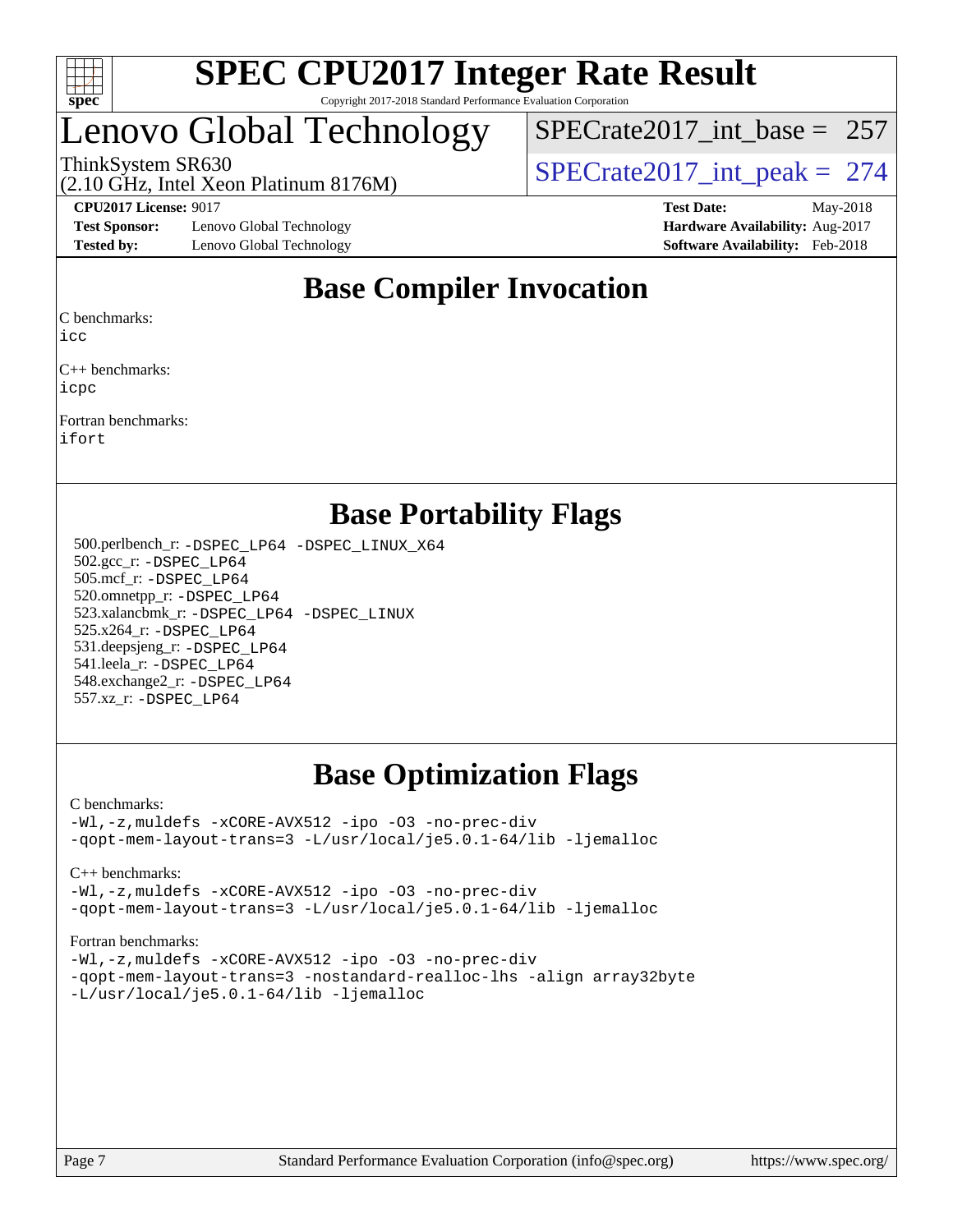

# Lenovo Global Technology

ThinkSystem SR630<br>(2.10 GHz, Intel Xeon Platinum 8176M)  $SPECrate2017\_int\_peak = 274$ [SPECrate2017\\_int\\_base =](http://www.spec.org/auto/cpu2017/Docs/result-fields.html#SPECrate2017intbase) 257

(2.10 GHz, Intel Xeon Platinum 8176M)

**[Test Sponsor:](http://www.spec.org/auto/cpu2017/Docs/result-fields.html#TestSponsor)** Lenovo Global Technology **[Hardware Availability:](http://www.spec.org/auto/cpu2017/Docs/result-fields.html#HardwareAvailability)** Aug-2017 **[Tested by:](http://www.spec.org/auto/cpu2017/Docs/result-fields.html#Testedby)** Lenovo Global Technology **[Software Availability:](http://www.spec.org/auto/cpu2017/Docs/result-fields.html#SoftwareAvailability)** Feb-2018

**[CPU2017 License:](http://www.spec.org/auto/cpu2017/Docs/result-fields.html#CPU2017License)** 9017 **[Test Date:](http://www.spec.org/auto/cpu2017/Docs/result-fields.html#TestDate)** May-2018

# **[Base Other Flags](http://www.spec.org/auto/cpu2017/Docs/result-fields.html#BaseOtherFlags)**

[C benchmarks:](http://www.spec.org/auto/cpu2017/Docs/result-fields.html#Cbenchmarks)  $-m64$   $-std=c11$ 

[C++ benchmarks:](http://www.spec.org/auto/cpu2017/Docs/result-fields.html#CXXbenchmarks) [-m64](http://www.spec.org/cpu2017/results/res2018q2/cpu2017-20180528-06042.flags.html#user_CXXbase_intel_intel64_18.0_af43caccfc8ded86e7699f2159af6efc7655f51387b94da716254467f3c01020a5059329e2569e4053f409e7c9202a7efc638f7a6d1ffb3f52dea4a3e31d82ab)

[Fortran benchmarks](http://www.spec.org/auto/cpu2017/Docs/result-fields.html#Fortranbenchmarks): [-m64](http://www.spec.org/cpu2017/results/res2018q2/cpu2017-20180528-06042.flags.html#user_FCbase_intel_intel64_18.0_af43caccfc8ded86e7699f2159af6efc7655f51387b94da716254467f3c01020a5059329e2569e4053f409e7c9202a7efc638f7a6d1ffb3f52dea4a3e31d82ab)

**[Peak Compiler Invocation](http://www.spec.org/auto/cpu2017/Docs/result-fields.html#PeakCompilerInvocation)**

[C benchmarks](http://www.spec.org/auto/cpu2017/Docs/result-fields.html#Cbenchmarks): [icc](http://www.spec.org/cpu2017/results/res2018q2/cpu2017-20180528-06042.flags.html#user_CCpeak_intel_icc_18.0_66fc1ee009f7361af1fbd72ca7dcefbb700085f36577c54f309893dd4ec40d12360134090235512931783d35fd58c0460139e722d5067c5574d8eaf2b3e37e92)

[C++ benchmarks:](http://www.spec.org/auto/cpu2017/Docs/result-fields.html#CXXbenchmarks) [icpc](http://www.spec.org/cpu2017/results/res2018q2/cpu2017-20180528-06042.flags.html#user_CXXpeak_intel_icpc_18.0_c510b6838c7f56d33e37e94d029a35b4a7bccf4766a728ee175e80a419847e808290a9b78be685c44ab727ea267ec2f070ec5dc83b407c0218cded6866a35d07)

[Fortran benchmarks](http://www.spec.org/auto/cpu2017/Docs/result-fields.html#Fortranbenchmarks): [ifort](http://www.spec.org/cpu2017/results/res2018q2/cpu2017-20180528-06042.flags.html#user_FCpeak_intel_ifort_18.0_8111460550e3ca792625aed983ce982f94888b8b503583aa7ba2b8303487b4d8a21a13e7191a45c5fd58ff318f48f9492884d4413fa793fd88dd292cad7027ca)

# **[Peak Portability Flags](http://www.spec.org/auto/cpu2017/Docs/result-fields.html#PeakPortabilityFlags)**

 500.perlbench\_r: [-DSPEC\\_LP64](http://www.spec.org/cpu2017/results/res2018q2/cpu2017-20180528-06042.flags.html#b500.perlbench_r_peakPORTABILITY_DSPEC_LP64) [-DSPEC\\_LINUX\\_X64](http://www.spec.org/cpu2017/results/res2018q2/cpu2017-20180528-06042.flags.html#b500.perlbench_r_peakCPORTABILITY_DSPEC_LINUX_X64) 502.gcc\_r: [-D\\_FILE\\_OFFSET\\_BITS=64](http://www.spec.org/cpu2017/results/res2018q2/cpu2017-20180528-06042.flags.html#user_peakPORTABILITY502_gcc_r_file_offset_bits_64_5ae949a99b284ddf4e95728d47cb0843d81b2eb0e18bdfe74bbf0f61d0b064f4bda2f10ea5eb90e1dcab0e84dbc592acfc5018bc955c18609f94ddb8d550002c) 505.mcf\_r: [-DSPEC\\_LP64](http://www.spec.org/cpu2017/results/res2018q2/cpu2017-20180528-06042.flags.html#suite_peakPORTABILITY505_mcf_r_DSPEC_LP64) 520.omnetpp\_r: [-DSPEC\\_LP64](http://www.spec.org/cpu2017/results/res2018q2/cpu2017-20180528-06042.flags.html#suite_peakPORTABILITY520_omnetpp_r_DSPEC_LP64) 523.xalancbmk\_r: [-D\\_FILE\\_OFFSET\\_BITS=64](http://www.spec.org/cpu2017/results/res2018q2/cpu2017-20180528-06042.flags.html#user_peakPORTABILITY523_xalancbmk_r_file_offset_bits_64_5ae949a99b284ddf4e95728d47cb0843d81b2eb0e18bdfe74bbf0f61d0b064f4bda2f10ea5eb90e1dcab0e84dbc592acfc5018bc955c18609f94ddb8d550002c) [-DSPEC\\_LINUX](http://www.spec.org/cpu2017/results/res2018q2/cpu2017-20180528-06042.flags.html#b523.xalancbmk_r_peakCXXPORTABILITY_DSPEC_LINUX) 525.x264\_r: [-DSPEC\\_LP64](http://www.spec.org/cpu2017/results/res2018q2/cpu2017-20180528-06042.flags.html#suite_peakPORTABILITY525_x264_r_DSPEC_LP64) 531.deepsjeng\_r: [-DSPEC\\_LP64](http://www.spec.org/cpu2017/results/res2018q2/cpu2017-20180528-06042.flags.html#suite_peakPORTABILITY531_deepsjeng_r_DSPEC_LP64) 541.leela\_r: [-DSPEC\\_LP64](http://www.spec.org/cpu2017/results/res2018q2/cpu2017-20180528-06042.flags.html#suite_peakPORTABILITY541_leela_r_DSPEC_LP64) 548.exchange2\_r: [-DSPEC\\_LP64](http://www.spec.org/cpu2017/results/res2018q2/cpu2017-20180528-06042.flags.html#suite_peakPORTABILITY548_exchange2_r_DSPEC_LP64) 557.xz\_r: [-DSPEC\\_LP64](http://www.spec.org/cpu2017/results/res2018q2/cpu2017-20180528-06042.flags.html#suite_peakPORTABILITY557_xz_r_DSPEC_LP64)

# **[Peak Optimization Flags](http://www.spec.org/auto/cpu2017/Docs/result-fields.html#PeakOptimizationFlags)**

[C benchmarks](http://www.spec.org/auto/cpu2017/Docs/result-fields.html#Cbenchmarks):

 500.perlbench\_r: [-Wl,-z,muldefs](http://www.spec.org/cpu2017/results/res2018q2/cpu2017-20180528-06042.flags.html#user_peakEXTRA_LDFLAGS500_perlbench_r_link_force_multiple1_b4cbdb97b34bdee9ceefcfe54f4c8ea74255f0b02a4b23e853cdb0e18eb4525ac79b5a88067c842dd0ee6996c24547a27a4b99331201badda8798ef8a743f577) [-prof-gen](http://www.spec.org/cpu2017/results/res2018q2/cpu2017-20180528-06042.flags.html#user_peakPASS1_CFLAGSPASS1_LDFLAGS500_perlbench_r_prof_gen_5aa4926d6013ddb2a31985c654b3eb18169fc0c6952a63635c234f711e6e63dd76e94ad52365559451ec499a2cdb89e4dc58ba4c67ef54ca681ffbe1461d6b36)(pass 1) [-prof-use](http://www.spec.org/cpu2017/results/res2018q2/cpu2017-20180528-06042.flags.html#user_peakPASS2_CFLAGSPASS2_LDFLAGS500_perlbench_r_prof_use_1a21ceae95f36a2b53c25747139a6c16ca95bd9def2a207b4f0849963b97e94f5260e30a0c64f4bb623698870e679ca08317ef8150905d41bd88c6f78df73f19)(pass 2) [-ipo](http://www.spec.org/cpu2017/results/res2018q2/cpu2017-20180528-06042.flags.html#user_peakPASS1_COPTIMIZEPASS2_COPTIMIZE500_perlbench_r_f-ipo) [-xCORE-AVX512](http://www.spec.org/cpu2017/results/res2018q2/cpu2017-20180528-06042.flags.html#user_peakPASS2_COPTIMIZE500_perlbench_r_f-xCORE-AVX512) [-O3](http://www.spec.org/cpu2017/results/res2018q2/cpu2017-20180528-06042.flags.html#user_peakPASS1_COPTIMIZEPASS2_COPTIMIZE500_perlbench_r_f-O3) [-no-prec-div](http://www.spec.org/cpu2017/results/res2018q2/cpu2017-20180528-06042.flags.html#user_peakPASS1_COPTIMIZEPASS2_COPTIMIZE500_perlbench_r_f-no-prec-div) [-qopt-mem-layout-trans=3](http://www.spec.org/cpu2017/results/res2018q2/cpu2017-20180528-06042.flags.html#user_peakPASS1_COPTIMIZEPASS2_COPTIMIZE500_perlbench_r_f-qopt-mem-layout-trans_de80db37974c74b1f0e20d883f0b675c88c3b01e9d123adea9b28688d64333345fb62bc4a798493513fdb68f60282f9a726aa07f478b2f7113531aecce732043) [-fno-strict-overflow](http://www.spec.org/cpu2017/results/res2018q2/cpu2017-20180528-06042.flags.html#user_peakEXTRA_OPTIMIZE500_perlbench_r_f-fno-strict-overflow) [-L/usr/local/je5.0.1-64/lib](http://www.spec.org/cpu2017/results/res2018q2/cpu2017-20180528-06042.flags.html#user_peakEXTRA_LIBS500_perlbench_r_jemalloc_link_path64_4b10a636b7bce113509b17f3bd0d6226c5fb2346b9178c2d0232c14f04ab830f976640479e5c33dc2bcbbdad86ecfb6634cbbd4418746f06f368b512fced5394)

**(Continued on next page)**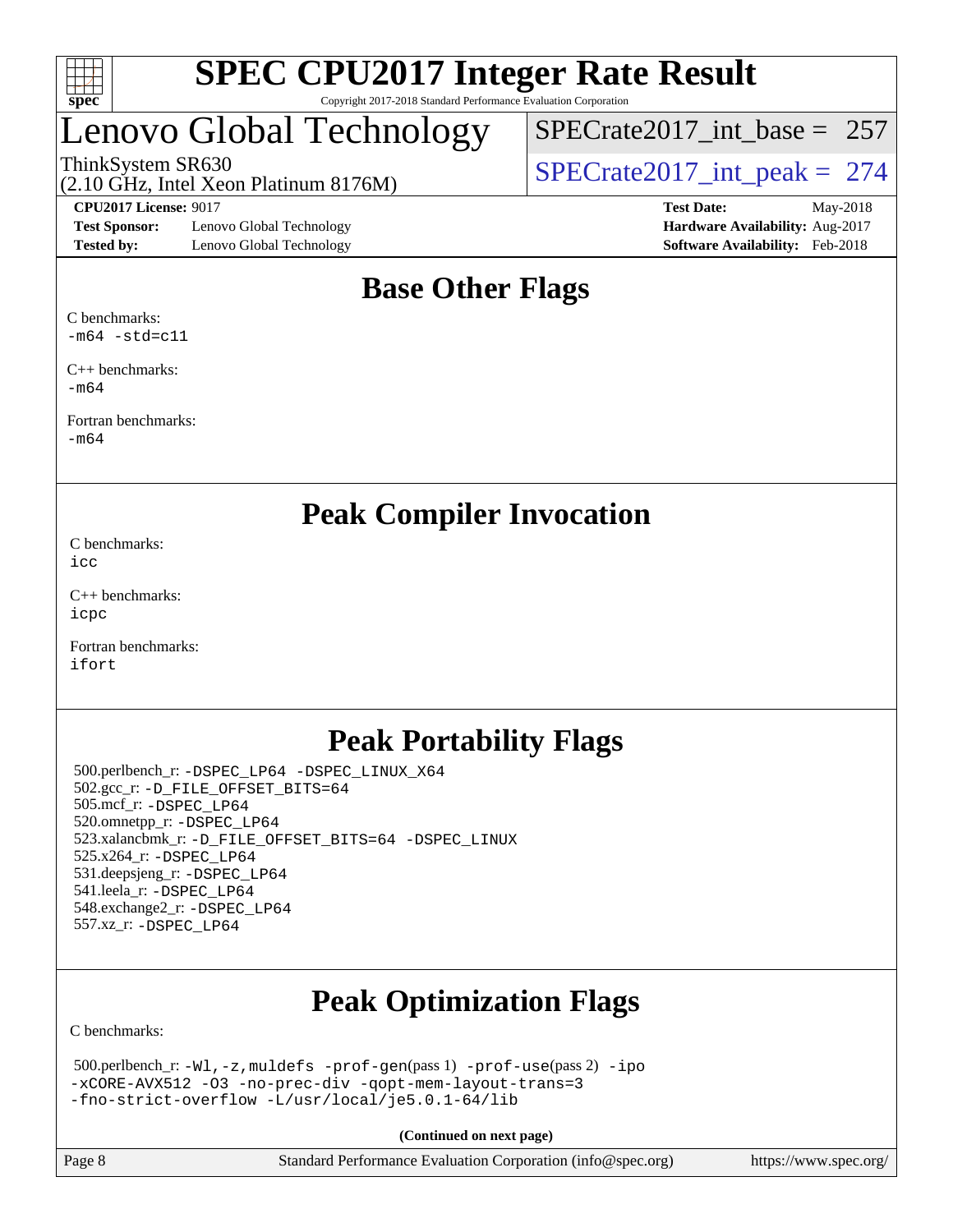

# Lenovo Global Technology

 $SPECrate2017\_int\_base = 257$ 

(2.10 GHz, Intel Xeon Platinum 8176M) ThinkSystem SR630<br>  $\angle Q$  10 GHz, Intel Year Platinum 8176M

**[Test Sponsor:](http://www.spec.org/auto/cpu2017/Docs/result-fields.html#TestSponsor)** Lenovo Global Technology **[Hardware Availability:](http://www.spec.org/auto/cpu2017/Docs/result-fields.html#HardwareAvailability)** Aug-2017 **[Tested by:](http://www.spec.org/auto/cpu2017/Docs/result-fields.html#Testedby)** Lenovo Global Technology **[Software Availability:](http://www.spec.org/auto/cpu2017/Docs/result-fields.html#SoftwareAvailability)** Feb-2018

**[CPU2017 License:](http://www.spec.org/auto/cpu2017/Docs/result-fields.html#CPU2017License)** 9017 **[Test Date:](http://www.spec.org/auto/cpu2017/Docs/result-fields.html#TestDate)** May-2018

# **[Peak Optimization Flags \(Continued\)](http://www.spec.org/auto/cpu2017/Docs/result-fields.html#PeakOptimizationFlags)**

500.perlbench\_r (continued):

[-ljemalloc](http://www.spec.org/cpu2017/results/res2018q2/cpu2017-20180528-06042.flags.html#user_peakEXTRA_LIBS500_perlbench_r_jemalloc_link_lib_d1249b907c500fa1c0672f44f562e3d0f79738ae9e3c4a9c376d49f265a04b9c99b167ecedbf6711b3085be911c67ff61f150a17b3472be731631ba4d0471706)

 502.gcc\_r: [-L/opt/intel/compilers\\_and\\_libraries\\_2018/linux/lib/ia32](http://www.spec.org/cpu2017/results/res2018q2/cpu2017-20180528-06042.flags.html#user_peakCCLD502_gcc_r_Enable-32bit-runtime_af243bdb1d79e4c7a4f720bf8275e627de2ecd461de63307bc14cef0633fde3cd7bb2facb32dcc8be9566045fb55d40ce2b72b725f73827aa7833441b71b9343) [-Wl,-z,muldefs](http://www.spec.org/cpu2017/results/res2018q2/cpu2017-20180528-06042.flags.html#user_peakEXTRA_LDFLAGS502_gcc_r_link_force_multiple1_b4cbdb97b34bdee9ceefcfe54f4c8ea74255f0b02a4b23e853cdb0e18eb4525ac79b5a88067c842dd0ee6996c24547a27a4b99331201badda8798ef8a743f577) [-prof-gen](http://www.spec.org/cpu2017/results/res2018q2/cpu2017-20180528-06042.flags.html#user_peakPASS1_CFLAGSPASS1_LDFLAGS502_gcc_r_prof_gen_5aa4926d6013ddb2a31985c654b3eb18169fc0c6952a63635c234f711e6e63dd76e94ad52365559451ec499a2cdb89e4dc58ba4c67ef54ca681ffbe1461d6b36)(pass 1) [-prof-use](http://www.spec.org/cpu2017/results/res2018q2/cpu2017-20180528-06042.flags.html#user_peakPASS2_CFLAGSPASS2_LDFLAGS502_gcc_r_prof_use_1a21ceae95f36a2b53c25747139a6c16ca95bd9def2a207b4f0849963b97e94f5260e30a0c64f4bb623698870e679ca08317ef8150905d41bd88c6f78df73f19)(pass 2) [-ipo](http://www.spec.org/cpu2017/results/res2018q2/cpu2017-20180528-06042.flags.html#user_peakPASS1_COPTIMIZEPASS2_COPTIMIZE502_gcc_r_f-ipo) [-xCORE-AVX512](http://www.spec.org/cpu2017/results/res2018q2/cpu2017-20180528-06042.flags.html#user_peakPASS2_COPTIMIZE502_gcc_r_f-xCORE-AVX512) [-O3](http://www.spec.org/cpu2017/results/res2018q2/cpu2017-20180528-06042.flags.html#user_peakPASS1_COPTIMIZEPASS2_COPTIMIZE502_gcc_r_f-O3) [-no-prec-div](http://www.spec.org/cpu2017/results/res2018q2/cpu2017-20180528-06042.flags.html#user_peakPASS1_COPTIMIZEPASS2_COPTIMIZE502_gcc_r_f-no-prec-div) [-qopt-mem-layout-trans=3](http://www.spec.org/cpu2017/results/res2018q2/cpu2017-20180528-06042.flags.html#user_peakPASS1_COPTIMIZEPASS2_COPTIMIZE502_gcc_r_f-qopt-mem-layout-trans_de80db37974c74b1f0e20d883f0b675c88c3b01e9d123adea9b28688d64333345fb62bc4a798493513fdb68f60282f9a726aa07f478b2f7113531aecce732043) [-L/usr/local/je5.0.1-32/lib](http://www.spec.org/cpu2017/results/res2018q2/cpu2017-20180528-06042.flags.html#user_peakEXTRA_LIBS502_gcc_r_jemalloc_link_path32_e29f22e8e6c17053bbc6a0971f5a9c01a601a06bb1a59df2084b77a2fe0a2995b64fd4256feaeea39eeba3aae142e96e2b2b0a28974019c0c0c88139a84f900a) [-ljemalloc](http://www.spec.org/cpu2017/results/res2018q2/cpu2017-20180528-06042.flags.html#user_peakEXTRA_LIBS502_gcc_r_jemalloc_link_lib_d1249b907c500fa1c0672f44f562e3d0f79738ae9e3c4a9c376d49f265a04b9c99b167ecedbf6711b3085be911c67ff61f150a17b3472be731631ba4d0471706)

 505.mcf\_r: [-Wl,-z,muldefs](http://www.spec.org/cpu2017/results/res2018q2/cpu2017-20180528-06042.flags.html#user_peakEXTRA_LDFLAGS505_mcf_r_link_force_multiple1_b4cbdb97b34bdee9ceefcfe54f4c8ea74255f0b02a4b23e853cdb0e18eb4525ac79b5a88067c842dd0ee6996c24547a27a4b99331201badda8798ef8a743f577) [-xCORE-AVX512](http://www.spec.org/cpu2017/results/res2018q2/cpu2017-20180528-06042.flags.html#user_peakCOPTIMIZE505_mcf_r_f-xCORE-AVX512) [-ipo](http://www.spec.org/cpu2017/results/res2018q2/cpu2017-20180528-06042.flags.html#user_peakCOPTIMIZE505_mcf_r_f-ipo) [-O3](http://www.spec.org/cpu2017/results/res2018q2/cpu2017-20180528-06042.flags.html#user_peakCOPTIMIZE505_mcf_r_f-O3) [-no-prec-div](http://www.spec.org/cpu2017/results/res2018q2/cpu2017-20180528-06042.flags.html#user_peakCOPTIMIZE505_mcf_r_f-no-prec-div) [-qopt-mem-layout-trans=3](http://www.spec.org/cpu2017/results/res2018q2/cpu2017-20180528-06042.flags.html#user_peakCOPTIMIZE505_mcf_r_f-qopt-mem-layout-trans_de80db37974c74b1f0e20d883f0b675c88c3b01e9d123adea9b28688d64333345fb62bc4a798493513fdb68f60282f9a726aa07f478b2f7113531aecce732043) [-L/usr/local/je5.0.1-64/lib](http://www.spec.org/cpu2017/results/res2018q2/cpu2017-20180528-06042.flags.html#user_peakEXTRA_LIBS505_mcf_r_jemalloc_link_path64_4b10a636b7bce113509b17f3bd0d6226c5fb2346b9178c2d0232c14f04ab830f976640479e5c33dc2bcbbdad86ecfb6634cbbd4418746f06f368b512fced5394) [-ljemalloc](http://www.spec.org/cpu2017/results/res2018q2/cpu2017-20180528-06042.flags.html#user_peakEXTRA_LIBS505_mcf_r_jemalloc_link_lib_d1249b907c500fa1c0672f44f562e3d0f79738ae9e3c4a9c376d49f265a04b9c99b167ecedbf6711b3085be911c67ff61f150a17b3472be731631ba4d0471706)

 525.x264\_r: [-Wl,-z,muldefs](http://www.spec.org/cpu2017/results/res2018q2/cpu2017-20180528-06042.flags.html#user_peakEXTRA_LDFLAGS525_x264_r_link_force_multiple1_b4cbdb97b34bdee9ceefcfe54f4c8ea74255f0b02a4b23e853cdb0e18eb4525ac79b5a88067c842dd0ee6996c24547a27a4b99331201badda8798ef8a743f577) [-xCORE-AVX512](http://www.spec.org/cpu2017/results/res2018q2/cpu2017-20180528-06042.flags.html#user_peakCOPTIMIZE525_x264_r_f-xCORE-AVX512) [-ipo](http://www.spec.org/cpu2017/results/res2018q2/cpu2017-20180528-06042.flags.html#user_peakCOPTIMIZE525_x264_r_f-ipo) [-O3](http://www.spec.org/cpu2017/results/res2018q2/cpu2017-20180528-06042.flags.html#user_peakCOPTIMIZE525_x264_r_f-O3) [-no-prec-div](http://www.spec.org/cpu2017/results/res2018q2/cpu2017-20180528-06042.flags.html#user_peakCOPTIMIZE525_x264_r_f-no-prec-div) [-qopt-mem-layout-trans=3](http://www.spec.org/cpu2017/results/res2018q2/cpu2017-20180528-06042.flags.html#user_peakCOPTIMIZE525_x264_r_f-qopt-mem-layout-trans_de80db37974c74b1f0e20d883f0b675c88c3b01e9d123adea9b28688d64333345fb62bc4a798493513fdb68f60282f9a726aa07f478b2f7113531aecce732043) [-fno-alias](http://www.spec.org/cpu2017/results/res2018q2/cpu2017-20180528-06042.flags.html#user_peakEXTRA_OPTIMIZE525_x264_r_f-no-alias_77dbac10d91cbfe898fbf4a29d1b29b694089caa623bdd1baccc9957d4edbe8d106c0b357e2748a65b44fc9e83d78098bb898077f3fe92f9faf24f7bd4a07ed7) [-L/usr/local/je5.0.1-64/lib](http://www.spec.org/cpu2017/results/res2018q2/cpu2017-20180528-06042.flags.html#user_peakEXTRA_LIBS525_x264_r_jemalloc_link_path64_4b10a636b7bce113509b17f3bd0d6226c5fb2346b9178c2d0232c14f04ab830f976640479e5c33dc2bcbbdad86ecfb6634cbbd4418746f06f368b512fced5394) [-ljemalloc](http://www.spec.org/cpu2017/results/res2018q2/cpu2017-20180528-06042.flags.html#user_peakEXTRA_LIBS525_x264_r_jemalloc_link_lib_d1249b907c500fa1c0672f44f562e3d0f79738ae9e3c4a9c376d49f265a04b9c99b167ecedbf6711b3085be911c67ff61f150a17b3472be731631ba4d0471706)

557.xz\_r: Same as 505.mcf\_r

[C++ benchmarks:](http://www.spec.org/auto/cpu2017/Docs/result-fields.html#CXXbenchmarks)

520.omnetpp\_r: $-Wl$ ,-z,muldefs -prof-qen(pass 1) [-prof-use](http://www.spec.org/cpu2017/results/res2018q2/cpu2017-20180528-06042.flags.html#user_peakPASS2_CXXFLAGSPASS2_LDFLAGS520_omnetpp_r_prof_use_1a21ceae95f36a2b53c25747139a6c16ca95bd9def2a207b4f0849963b97e94f5260e30a0c64f4bb623698870e679ca08317ef8150905d41bd88c6f78df73f19)(pass 2) [-ipo](http://www.spec.org/cpu2017/results/res2018q2/cpu2017-20180528-06042.flags.html#user_peakPASS1_CXXOPTIMIZEPASS2_CXXOPTIMIZE520_omnetpp_r_f-ipo) [-xCORE-AVX512](http://www.spec.org/cpu2017/results/res2018q2/cpu2017-20180528-06042.flags.html#user_peakPASS2_CXXOPTIMIZE520_omnetpp_r_f-xCORE-AVX512) [-O3](http://www.spec.org/cpu2017/results/res2018q2/cpu2017-20180528-06042.flags.html#user_peakPASS1_CXXOPTIMIZEPASS2_CXXOPTIMIZE520_omnetpp_r_f-O3) [-no-prec-div](http://www.spec.org/cpu2017/results/res2018q2/cpu2017-20180528-06042.flags.html#user_peakPASS1_CXXOPTIMIZEPASS2_CXXOPTIMIZE520_omnetpp_r_f-no-prec-div) [-qopt-mem-layout-trans=3](http://www.spec.org/cpu2017/results/res2018q2/cpu2017-20180528-06042.flags.html#user_peakPASS1_CXXOPTIMIZEPASS2_CXXOPTIMIZE520_omnetpp_r_f-qopt-mem-layout-trans_de80db37974c74b1f0e20d883f0b675c88c3b01e9d123adea9b28688d64333345fb62bc4a798493513fdb68f60282f9a726aa07f478b2f7113531aecce732043) [-L/usr/local/je5.0.1-64/lib](http://www.spec.org/cpu2017/results/res2018q2/cpu2017-20180528-06042.flags.html#user_peakEXTRA_LIBS520_omnetpp_r_jemalloc_link_path64_4b10a636b7bce113509b17f3bd0d6226c5fb2346b9178c2d0232c14f04ab830f976640479e5c33dc2bcbbdad86ecfb6634cbbd4418746f06f368b512fced5394) [-ljemalloc](http://www.spec.org/cpu2017/results/res2018q2/cpu2017-20180528-06042.flags.html#user_peakEXTRA_LIBS520_omnetpp_r_jemalloc_link_lib_d1249b907c500fa1c0672f44f562e3d0f79738ae9e3c4a9c376d49f265a04b9c99b167ecedbf6711b3085be911c67ff61f150a17b3472be731631ba4d0471706)

 523.xalancbmk\_r: [-L/opt/intel/compilers\\_and\\_libraries\\_2018/linux/lib/ia32](http://www.spec.org/cpu2017/results/res2018q2/cpu2017-20180528-06042.flags.html#user_peakCXXLD523_xalancbmk_r_Enable-32bit-runtime_af243bdb1d79e4c7a4f720bf8275e627de2ecd461de63307bc14cef0633fde3cd7bb2facb32dcc8be9566045fb55d40ce2b72b725f73827aa7833441b71b9343) [-Wl,-z,muldefs](http://www.spec.org/cpu2017/results/res2018q2/cpu2017-20180528-06042.flags.html#user_peakEXTRA_LDFLAGS523_xalancbmk_r_link_force_multiple1_b4cbdb97b34bdee9ceefcfe54f4c8ea74255f0b02a4b23e853cdb0e18eb4525ac79b5a88067c842dd0ee6996c24547a27a4b99331201badda8798ef8a743f577) [-prof-gen](http://www.spec.org/cpu2017/results/res2018q2/cpu2017-20180528-06042.flags.html#user_peakPASS1_CXXFLAGSPASS1_LDFLAGS523_xalancbmk_r_prof_gen_5aa4926d6013ddb2a31985c654b3eb18169fc0c6952a63635c234f711e6e63dd76e94ad52365559451ec499a2cdb89e4dc58ba4c67ef54ca681ffbe1461d6b36)(pass 1) [-prof-use](http://www.spec.org/cpu2017/results/res2018q2/cpu2017-20180528-06042.flags.html#user_peakPASS2_CXXFLAGSPASS2_LDFLAGS523_xalancbmk_r_prof_use_1a21ceae95f36a2b53c25747139a6c16ca95bd9def2a207b4f0849963b97e94f5260e30a0c64f4bb623698870e679ca08317ef8150905d41bd88c6f78df73f19)(pass 2) [-ipo](http://www.spec.org/cpu2017/results/res2018q2/cpu2017-20180528-06042.flags.html#user_peakPASS1_CXXOPTIMIZEPASS2_CXXOPTIMIZE523_xalancbmk_r_f-ipo) [-xCORE-AVX512](http://www.spec.org/cpu2017/results/res2018q2/cpu2017-20180528-06042.flags.html#user_peakPASS2_CXXOPTIMIZE523_xalancbmk_r_f-xCORE-AVX512) [-O3](http://www.spec.org/cpu2017/results/res2018q2/cpu2017-20180528-06042.flags.html#user_peakPASS1_CXXOPTIMIZEPASS2_CXXOPTIMIZE523_xalancbmk_r_f-O3) [-no-prec-div](http://www.spec.org/cpu2017/results/res2018q2/cpu2017-20180528-06042.flags.html#user_peakPASS1_CXXOPTIMIZEPASS2_CXXOPTIMIZE523_xalancbmk_r_f-no-prec-div) [-qopt-mem-layout-trans=3](http://www.spec.org/cpu2017/results/res2018q2/cpu2017-20180528-06042.flags.html#user_peakPASS1_CXXOPTIMIZEPASS2_CXXOPTIMIZE523_xalancbmk_r_f-qopt-mem-layout-trans_de80db37974c74b1f0e20d883f0b675c88c3b01e9d123adea9b28688d64333345fb62bc4a798493513fdb68f60282f9a726aa07f478b2f7113531aecce732043) [-L/usr/local/je5.0.1-32/lib](http://www.spec.org/cpu2017/results/res2018q2/cpu2017-20180528-06042.flags.html#user_peakEXTRA_LIBS523_xalancbmk_r_jemalloc_link_path32_e29f22e8e6c17053bbc6a0971f5a9c01a601a06bb1a59df2084b77a2fe0a2995b64fd4256feaeea39eeba3aae142e96e2b2b0a28974019c0c0c88139a84f900a) [-ljemalloc](http://www.spec.org/cpu2017/results/res2018q2/cpu2017-20180528-06042.flags.html#user_peakEXTRA_LIBS523_xalancbmk_r_jemalloc_link_lib_d1249b907c500fa1c0672f44f562e3d0f79738ae9e3c4a9c376d49f265a04b9c99b167ecedbf6711b3085be911c67ff61f150a17b3472be731631ba4d0471706)

531.deepsjeng\_r: Same as 520.omnetpp\_r

541.leela\_r: Same as 520.omnetpp\_r

#### [Fortran benchmarks](http://www.spec.org/auto/cpu2017/Docs/result-fields.html#Fortranbenchmarks):

[-Wl,-z,muldefs](http://www.spec.org/cpu2017/results/res2018q2/cpu2017-20180528-06042.flags.html#user_FCpeak_link_force_multiple1_b4cbdb97b34bdee9ceefcfe54f4c8ea74255f0b02a4b23e853cdb0e18eb4525ac79b5a88067c842dd0ee6996c24547a27a4b99331201badda8798ef8a743f577) [-xCORE-AVX512](http://www.spec.org/cpu2017/results/res2018q2/cpu2017-20180528-06042.flags.html#user_FCpeak_f-xCORE-AVX512) [-ipo](http://www.spec.org/cpu2017/results/res2018q2/cpu2017-20180528-06042.flags.html#user_FCpeak_f-ipo) [-O3](http://www.spec.org/cpu2017/results/res2018q2/cpu2017-20180528-06042.flags.html#user_FCpeak_f-O3) [-no-prec-div](http://www.spec.org/cpu2017/results/res2018q2/cpu2017-20180528-06042.flags.html#user_FCpeak_f-no-prec-div) [-qopt-mem-layout-trans=3](http://www.spec.org/cpu2017/results/res2018q2/cpu2017-20180528-06042.flags.html#user_FCpeak_f-qopt-mem-layout-trans_de80db37974c74b1f0e20d883f0b675c88c3b01e9d123adea9b28688d64333345fb62bc4a798493513fdb68f60282f9a726aa07f478b2f7113531aecce732043) [-nostandard-realloc-lhs](http://www.spec.org/cpu2017/results/res2018q2/cpu2017-20180528-06042.flags.html#user_FCpeak_f_2003_std_realloc_82b4557e90729c0f113870c07e44d33d6f5a304b4f63d4c15d2d0f1fab99f5daaed73bdb9275d9ae411527f28b936061aa8b9c8f2d63842963b95c9dd6426b8a) [-align array32byte](http://www.spec.org/cpu2017/results/res2018q2/cpu2017-20180528-06042.flags.html#user_FCpeak_align_array32byte_b982fe038af199962ba9a80c053b8342c548c85b40b8e86eb3cc33dee0d7986a4af373ac2d51c3f7cf710a18d62fdce2948f201cd044323541f22fc0fffc51b6) [-L/usr/local/je5.0.1-64/lib](http://www.spec.org/cpu2017/results/res2018q2/cpu2017-20180528-06042.flags.html#user_FCpeak_jemalloc_link_path64_4b10a636b7bce113509b17f3bd0d6226c5fb2346b9178c2d0232c14f04ab830f976640479e5c33dc2bcbbdad86ecfb6634cbbd4418746f06f368b512fced5394) [-ljemalloc](http://www.spec.org/cpu2017/results/res2018q2/cpu2017-20180528-06042.flags.html#user_FCpeak_jemalloc_link_lib_d1249b907c500fa1c0672f44f562e3d0f79738ae9e3c4a9c376d49f265a04b9c99b167ecedbf6711b3085be911c67ff61f150a17b3472be731631ba4d0471706)

# **[Peak Other Flags](http://www.spec.org/auto/cpu2017/Docs/result-fields.html#PeakOtherFlags)**

[C benchmarks \(except as noted below\)](http://www.spec.org/auto/cpu2017/Docs/result-fields.html#Cbenchmarksexceptasnotedbelow):  $-m64 - std= c11$  $-m64 - std= c11$ 

**(Continued on next page)**

Page 9 Standard Performance Evaluation Corporation [\(info@spec.org\)](mailto:info@spec.org) <https://www.spec.org/>